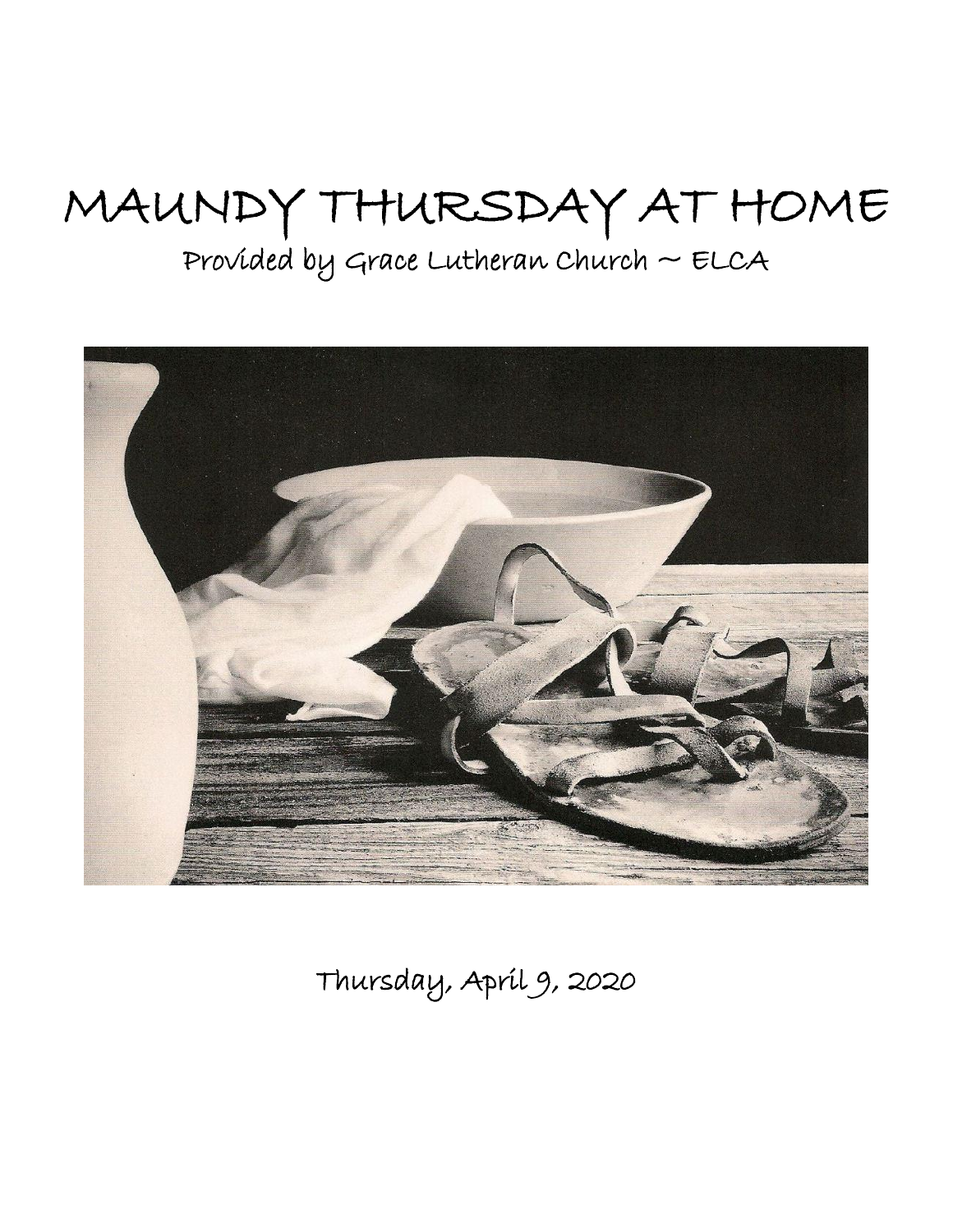### GATHERING

The section marked **One** is for clarification only. It does not have to be the same person  $-$  if there are several people participating, you may feel to take turns being the **One**.

As you gather together, light a candle so everyone knows this isn't just any family meal. Something special and holy is about to happen.

- **One:** Many of us know that Jesus' last night with his friends was spent in a place called the Upper Room. That's where they gathered around a table for their meal. The disciples thought it was going to be a meal just like so many other meals they had shared with Jesus, but this one turned out to be unlike any meal they had ever known.
- **One:** You may have seen pictures of the Last Supper where Jesus and the disciples are sitting in chairs, the way we do it. But actually, they reclined on cushions at a table on the floor. It was a "laid back" occasion.

**One:** There were two really important things that happened at this meal.

1)It was the first time Jesus took the bread and wine, blessed them, and said, "This is my body" and "This is my blood." Every time we celebrate communion, we're remembering this night when Jesus shared himself with his disciples around the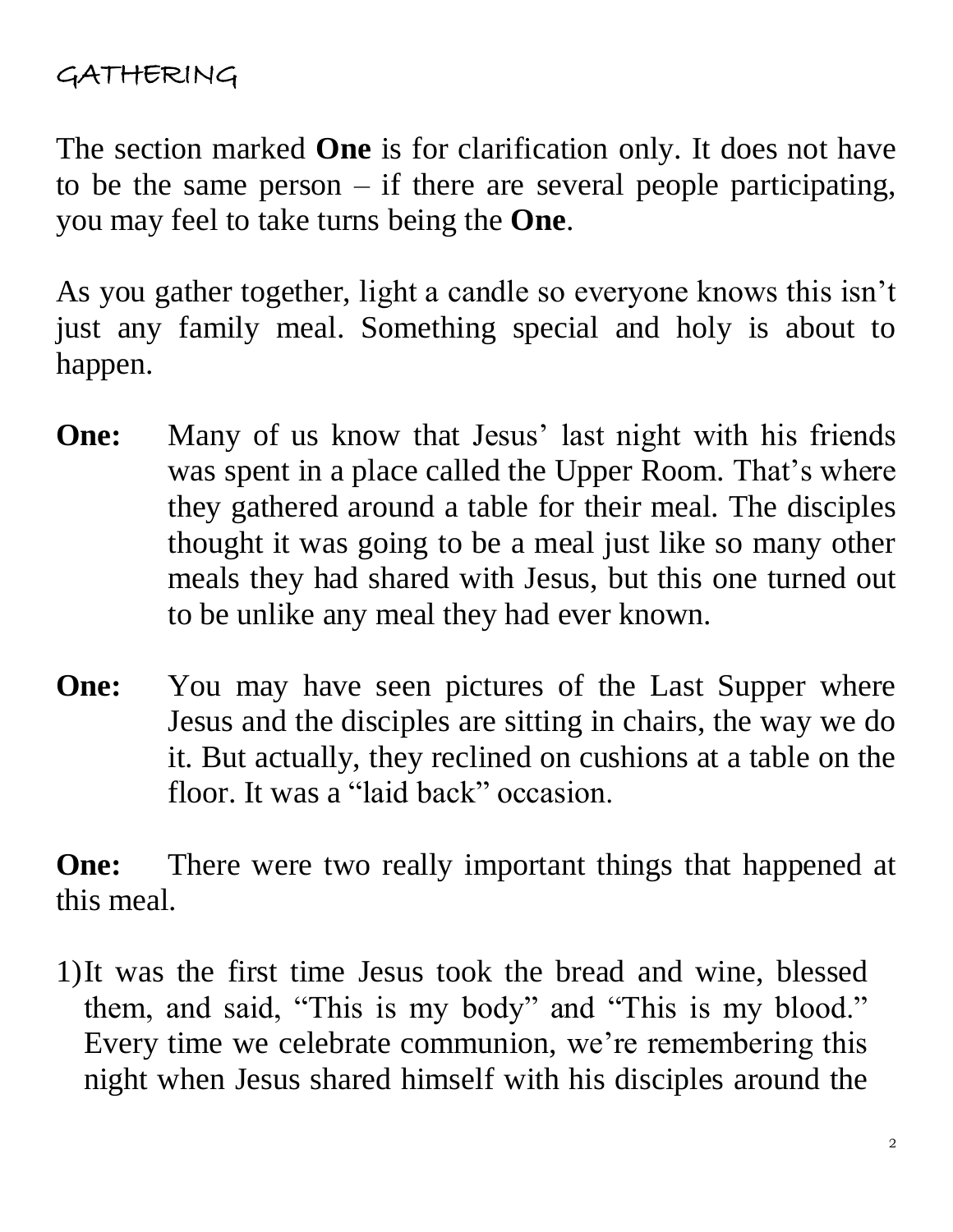table. He's promised that he continues to come to us, even today, in the bread and wine.

Christians celebrate Holy Communion when the community is together. The meal isn't just about the bread and wine; it's about receiving this gift from one another and with one another. During our love-distancing these days (a friend has renamed social-distancing love-distancing, and I really like that), we're fasting from Holy Communion, and look forward to the day when we'll all gather again to receive our living Lord who gives himself to us in this amazing way.

2)But before Jesus even got to the part where he gave his disciples Holy Communion for the first time, he did something to show them how much he loved them. He knelt before them and washed their feet. This was his way of showing them that they need to love and serve one another in humility, just like he was doing when he washed their feet. And he gave them a new commandment - that they love one another as he loved them. In fact, the word Maundy means commandment. It is why we call this day Maundy Thursday, or Commandment Thursday.

Preparation [In times of pandemic/epidemic]

**One:** We begin by washing, as we were washed in our baptism. We cleanse our hands as we were cleansed in the waters of new birth. We do this not because we are afraid, but because we were commanded to love: and to cleanse our hands, and gather in spirit, is how we love the vulnerable,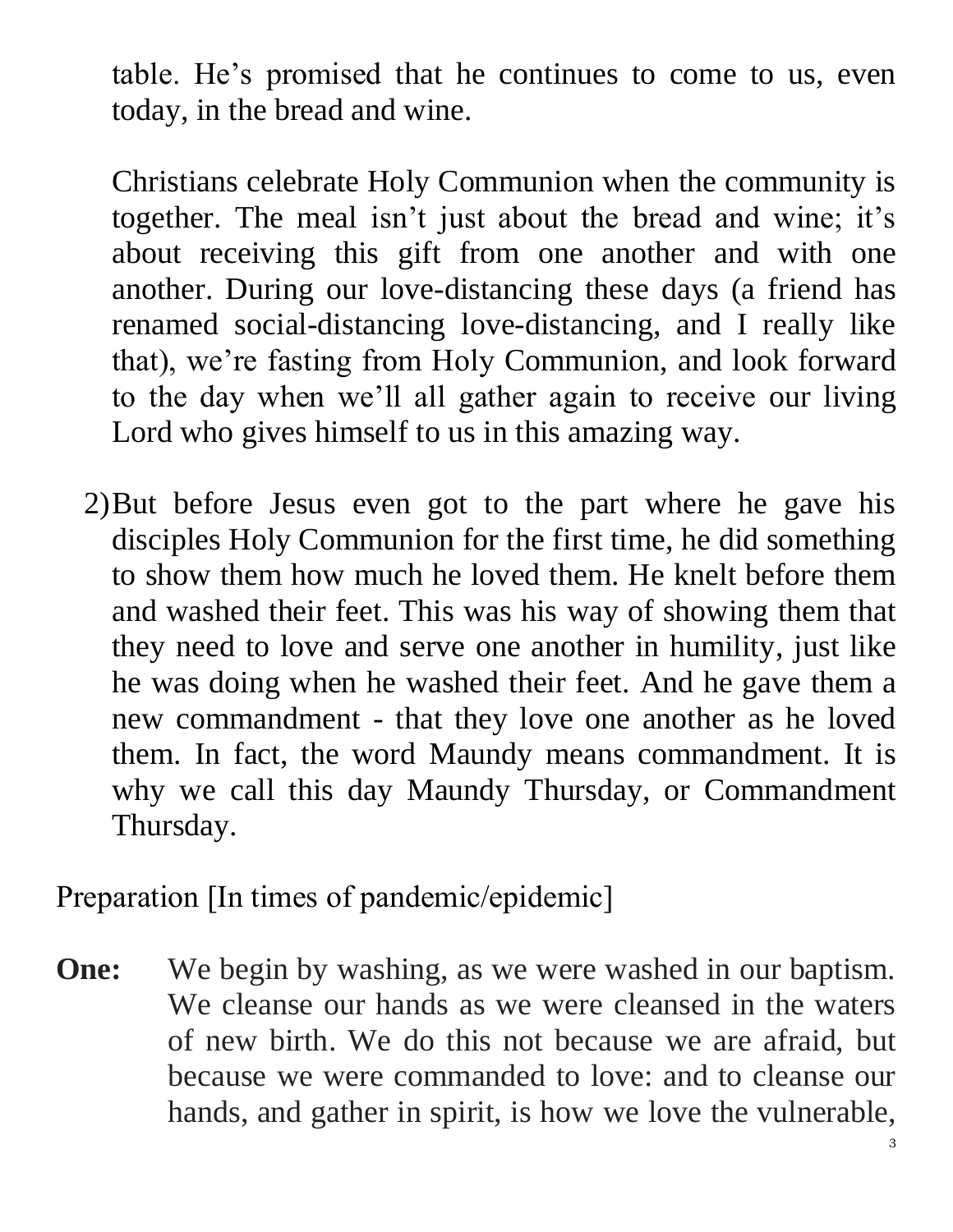whom Jesus loved. May we be instruments of love. May the sacrifices we make be for the good of our human family near and far.

*Each person present then washes their hands thoroughly with soap and water, and takes their place at the table.*

*Before you begin your meal together, read John 13:3-17, 34-35. It is included at the end of this booklet.*

Let us pray: **Tonight is a holy night. Tonight we join with Christians around the world as we remember the last night our Lord spent with his friends. We gather here, around this table, and with all those everywhere who remember tonight. Though we are dispersed, we are together, in spirit and truth. May we know that whenever we eat, you are here at the table with us, teaching us to love one another in the way you have first loved us. Amen**

**Suggestion for conversation:** Think about some of the special meals that you have shared with the people you

love. What made them memorable? How is this like or different than Holy Communion? What do you miss about taking Holy Communion in this time when we are not receiving it?

After everyone is finished with the meal, pray the following prayer:

**Holy and life-giving God, we thank you for the bounty of your Creation that has been laid before us here. Through it, we ask that you would bless us. We give thanks for all those who**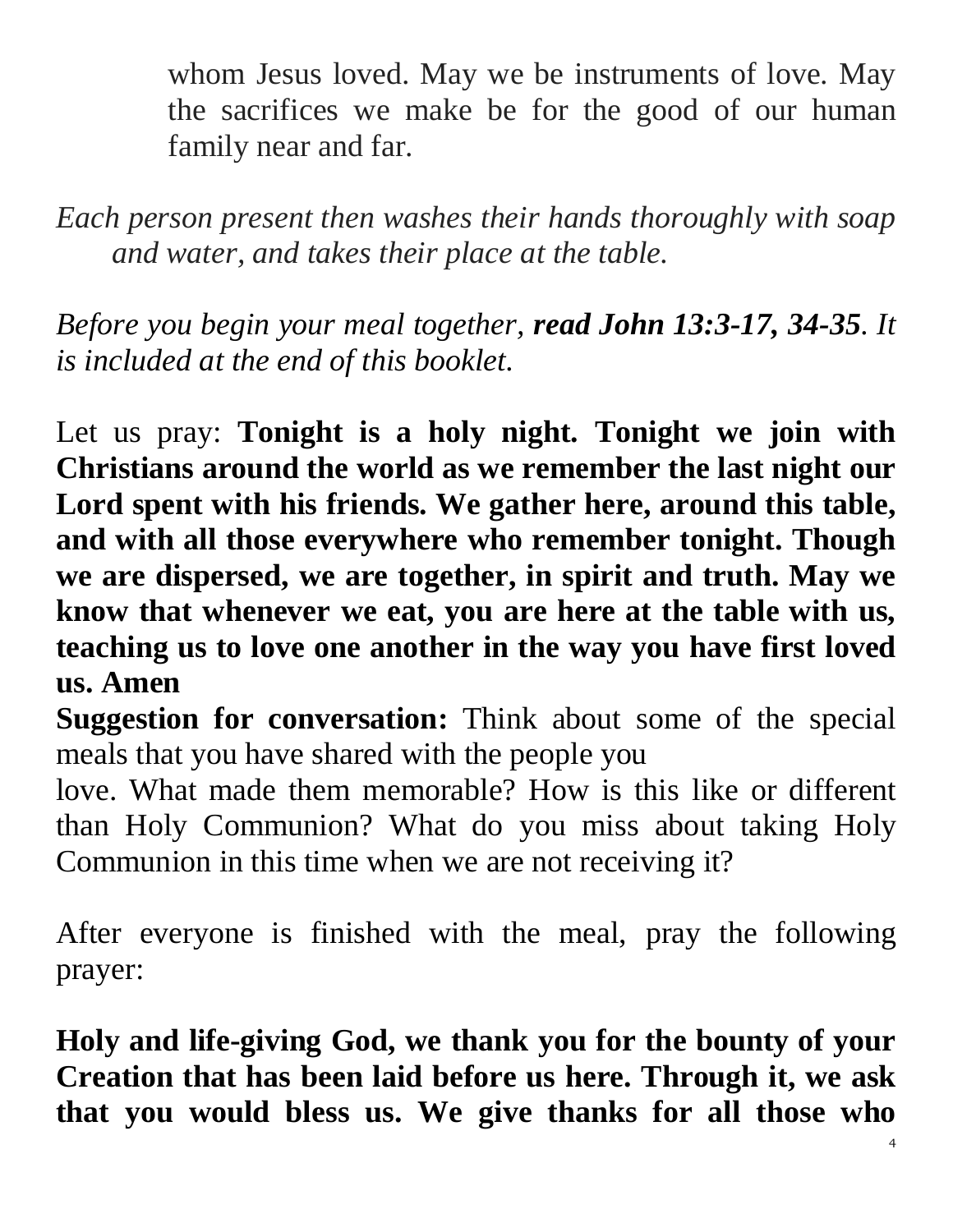**labored so that it might sustain us, and we ask that through you, it would give us the strength to be your good stewards; to care and tend to all you have made; and to care especially for our siblings, all the people of this world. Tonight, be with all your children, and in particular, we ask that you would be with the members of our community of faith, who we love and miss, those with whom we are unable to share this meal. We ask all these things in the name of our Lord and Savior, Jesus Christ. Amen**

**One:** When we come together to worship in our church building on Maundy Thursday, we end our time together with the stripping of the altar. As we hear a Psalm sung or said, all the things we hold sacred are removed: candles, bible, altar book, communion ware, linens and paraments. When it is finished, the altar is completely bare. It reminds us of the bareness of life without the hope of Christ that we have through his resurrection.

> To remember this tradition, we will read Psalm 22 together. Notice how this Psalm foreshadows the death of Jesus on the cross, and leads us into the sorrow of Good Friday. You can read it from your Bible, or it is included at the end of this booklet.

\*\*\* \*\*\* \*\*\* \*\*\* \*\*\* \*\*\* \*\*\* \*\*\* \*\*\* \*\*\* \*\*\* \*\*\* \*\*\* \*\*\* \*\*\*

Once the Psalm has been read, you can do a "stripping of the altar" in your own home, if you would like…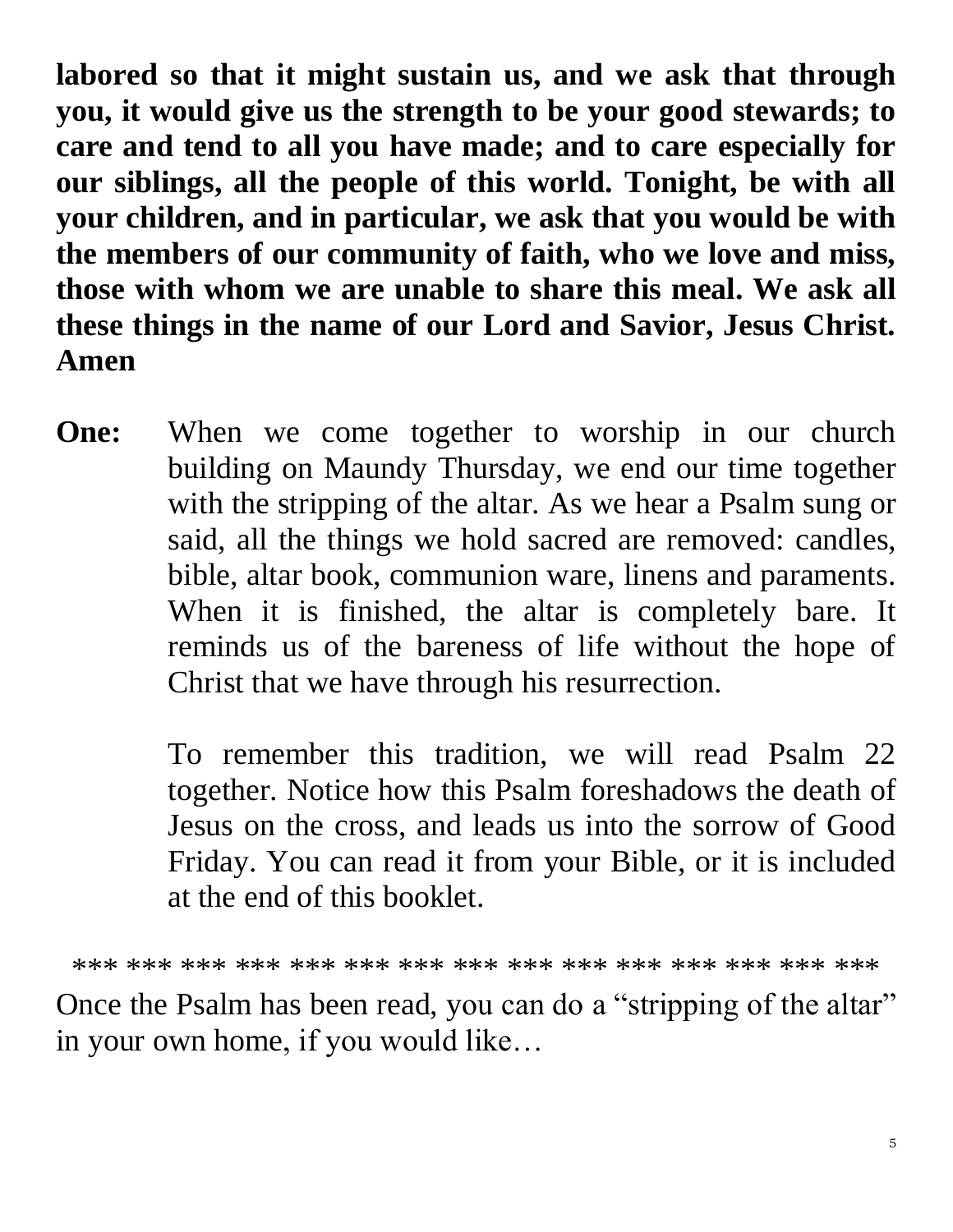- Gather any faith related items you may have in your house -icons, statues, religious art and symbols that can be easily removed, including the candle you used during dinner. Pack them away somewhere, in a storage bin or a bag. (You might also cover any large items with a cloth.)
- Remove all items from your dining table so it's completely empty and thoroughly wash it so it is both cleared and cleaned.
- **One:** *Let us pray:*
- *All:* **Holy One, draw near to your people this night, wait and watch with us; for our hearts our heavy. Send your holy angels to watch over the sick, and to guide the hands of those who tend to them. And we beseech you, comfort us as a Mother soothes her beloved children. May we watch, and wait, strengthened by your presence. Amen**

Idea for Easter morning: bring back and light the candle you used during the meal tonight for your Easter meal; unpack and uncover the religious items and decorate your dining room table with Easter joy so your family can awaken to a day of celebration!

God's blessings to all of you as you discover new ways of *worshiping God through these days of distancing. Even when it is not two or three who are gathered, but just one, I can assure you that Jesus is in the midst of us!*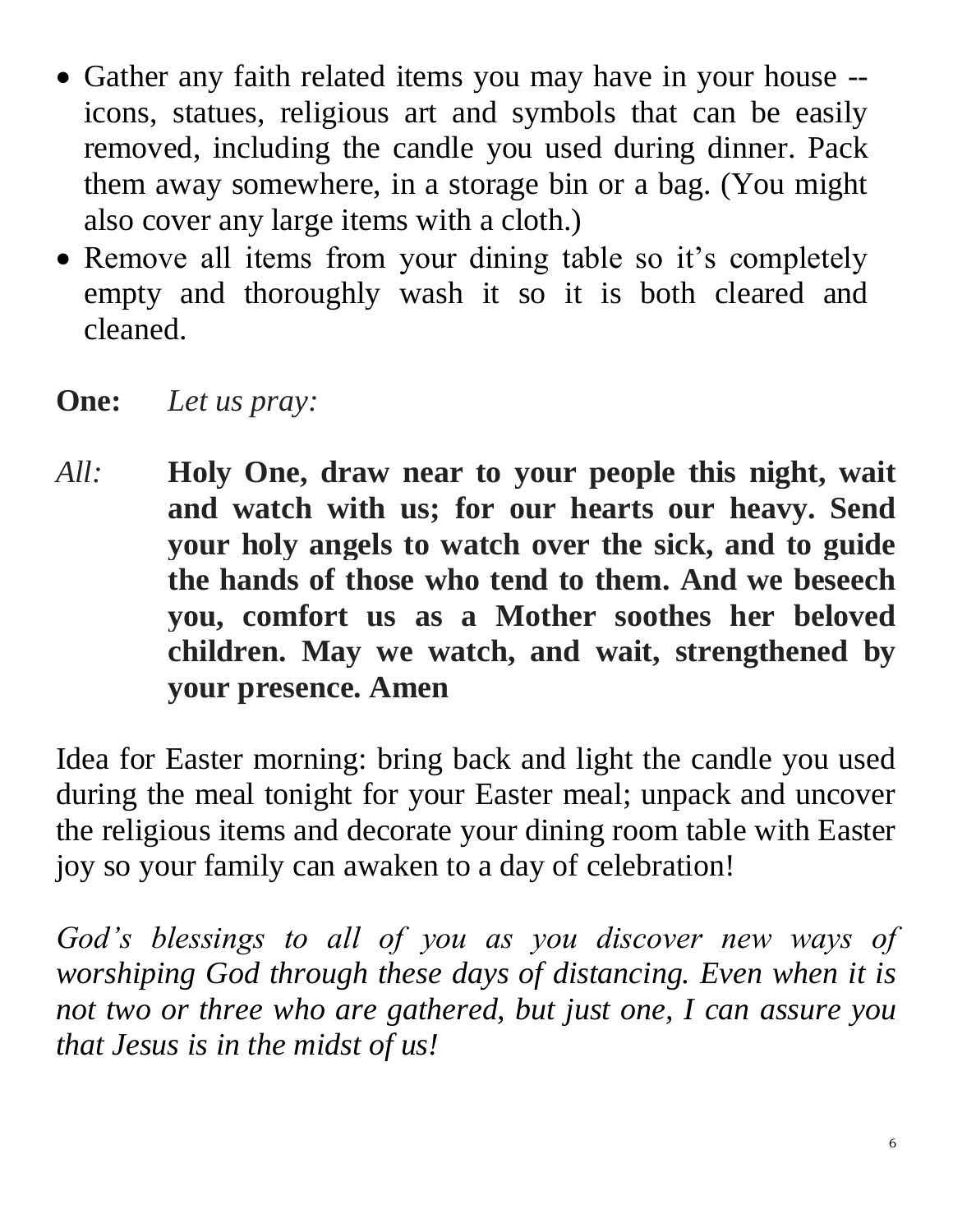*Service adapted from Maundy Thursday worship by Pastor Nancy Kraft, Ascension Lutheran Church, Towson MD and The Rev. Josephine Robertson, All Saints Episcopal Church, Bellevue, WA.*

#### **Grace Lutheran Church ~ ELCA**

2919 Miccosukee Road, Tallahassee, FL 32308 ❖ [www.gracelutheran.faith](http://www.gracelutheran.faith/)  $\cdot$  850-877-5423

LESSONS

## **The First Reading: John 13:3-17, 34-35**

Jesus knew the Father had given everything into his hands and that he had come from God and was returning to God. So he got up from the table and took off his robes. Picking up a linen towel, he tied it around his waist. Then he poured water into a washbasin and began to wash the disciples' feet, drying them with the towel he was wearing. When Jesus came to Simon Peter, Peter said to him, "Lord, are you going to wash my feet?" Jesus replied, "You don't understand what I'm doing now, but you will understand later."

"No!" Peter said. "You will never wash my feet!" Jesus replied, "Unless I wash you, you won't have a place with me." Simon Peter said, "Lord, not only my feet but also my hands and my head!" Jesus responded, "Those who have bathed need only to have their feet washed, because they are completely clean. You disciples are clean, but not every one of you." He knew who would betray him. That's why he said, "Not every one of you is clean."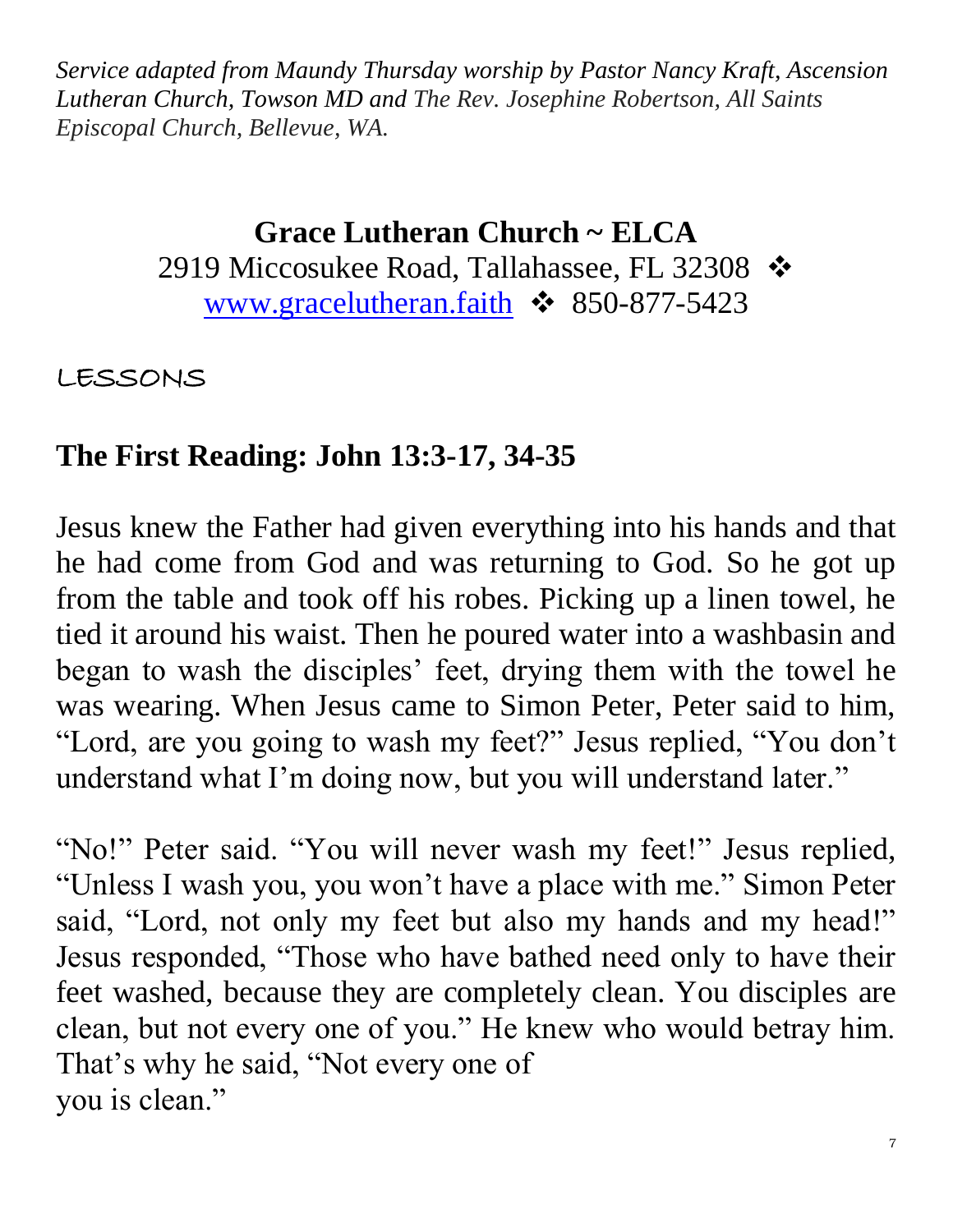After he washed the disciples' feet, he put on his robes and returned to his place at the table. He said to them, "Do you know what I've done for you? You call me 'Teacher' and 'Lord,' and you speak correctly, because I am. If I, your Lord and teacher, have washed your feet, you too must wash each other's feet. I have given you an example: Just as I have done, you also must do. I assure you, servants aren't greater than their master, nor are those who are sent greater than the one who sent them. Since you know these things, you will be happy if you do them.

"I give you a new commandment: Love each other. Just as I have loved you, so you also must love each other. This is how everyone will know that you are my disciples, when you love each other."

## **The Second Reading: Psalm 22**

**My God, my God, why have you forsaken me? Why are you so far from helping me, from the words of my groaning?**

**O my God, I cry by day, but you do not answer; and by night, but find no rest.**

**Yet you are holy, enthroned on the praises of Israel.**

**In you our ancestors trusted; they trusted, and you delivered them. To you they cried, and were saved; in you they trusted, and were not put to shame.**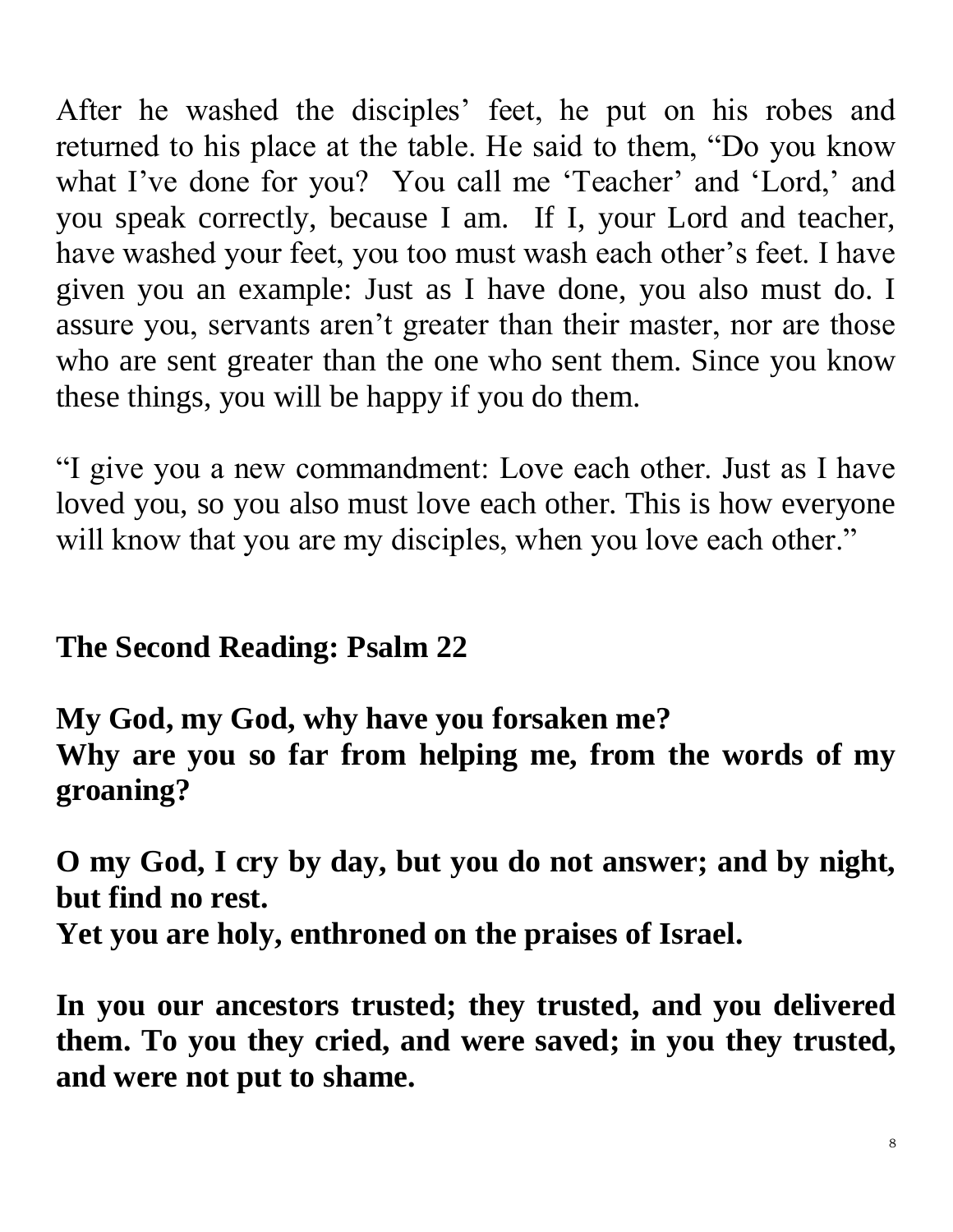**But I am a worm, and not human; scorned by others, and despised by the people. All who see me mock at me; they make mouths at me, they shake their heads; "Commit your cause to the LORD; let him deliver—let him rescue the one in whom he delights!"**

**Yet it was you who took me from the womb; you kept me safe on my mother's breast. On you I was cast from my birth, and since my mother bore me you have been my God.**

**Do not be far from me, for trouble is near and there is no one to help. Many bulls encircle me, strong bulls of Bashan surround me; They open wide their mouths at me, like a ravening and roaring lion. I am poured out like water, and all my bones are out of joint; my heart is like wax; It is melted within my breast; my mouth is dried up like a potsherd, and my tongue sticks to my jaws; you lay me in the dust of death.**

**For dogs are all around me; a company of evildoers encircles me. My hands and feet have shriveled; I can count all my bones. They stare and gloat over me; They divide my clothes among themselves, and for my clothing they cast lots.**

**But you, O LORD, do not be far away! O my help, come quickly to my aid! Deliver my soul from the sword, my life from the power of the dog!**

**Save me from the mouth of the lion! From the horns of the wild oxen you have rescued me. I will tell of your name to my**